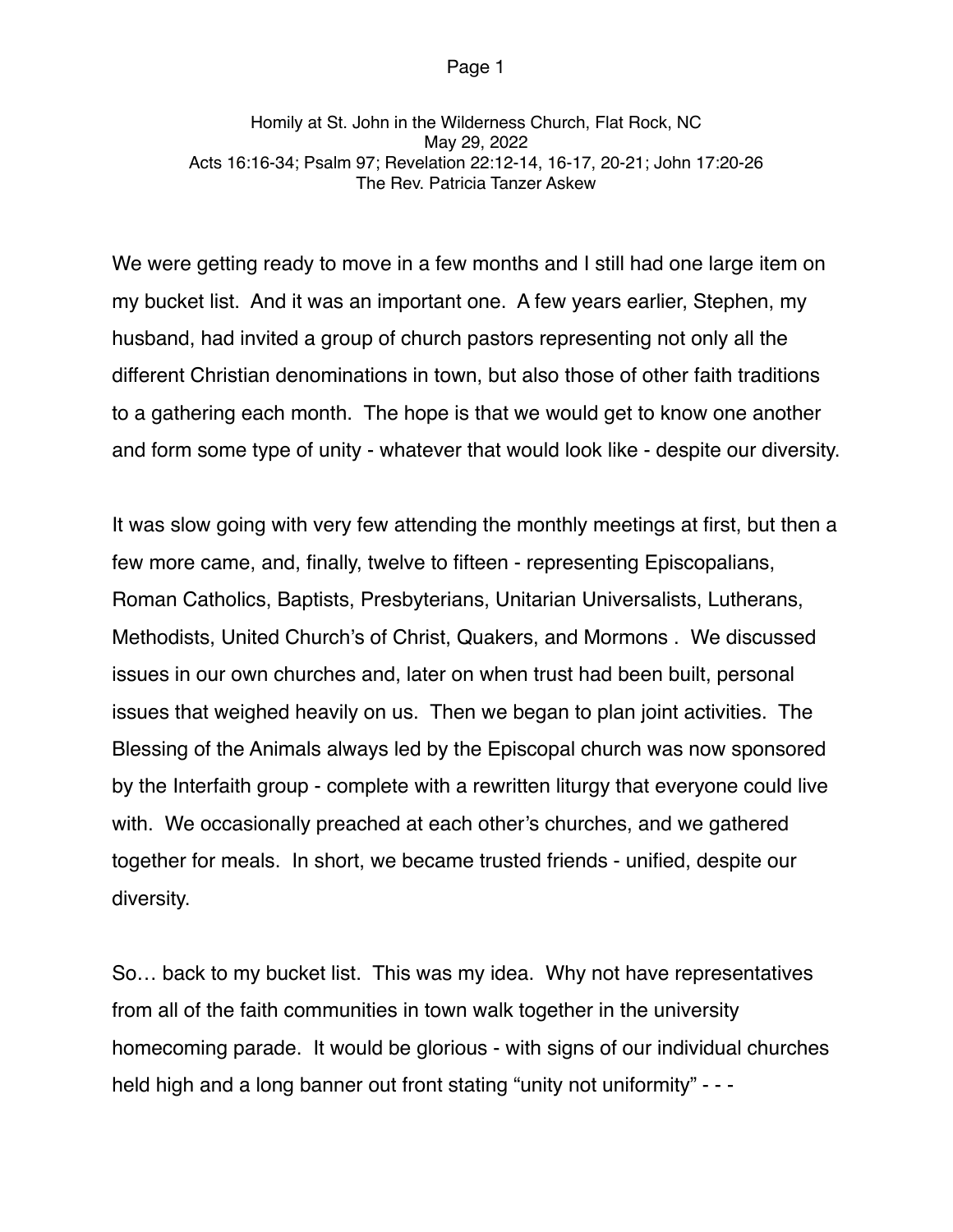declaring to the whole world - well, at least to the few hundred gathered for the parade in Laramie, Wyoming, that we, indeed, had unity despite our differences. It was possible.

Didn't Paul have a similar idea about creating unity among very diverse people as he urged people to walk behind the banner stating, "We are saved through grace and are the body of the resurrected Christ." That Jewish persecutor of Christians turned Christian missionary extraordinaire and theologian traveled all over the Mediterranean world sharing his experience with the resurrected Christ with Jews and Gentiles from many different backgrounds, beliefs, languages, and customs. Unity despite their differences.

Now Paul didn't work alone. In the travelogue we heard this morning in the book of Acts, we hear that he traveled on this particular trip with Silas. But he had other travel companions and acquaintances all over the Mediterranean. There are 14 very significant people mentioned in his letters and in the book of Acts with whom he closely worked and there were many others in the churches on whom he relied to spread and develop the faith. He was a planner with great organizational abilities. And God, certainly, worked through Paul's natural abilities and skill sets to spread the gospel and unity among believers.

But sometimes even the best laid plans develop a few rough spots and challenges along the way. This was certainly true for us as we planned our parade in Laramie, Wyoming. The plan was to contact all the 50 plus churches and faith communities in town to get them excited and committed to joining our walk in the parade.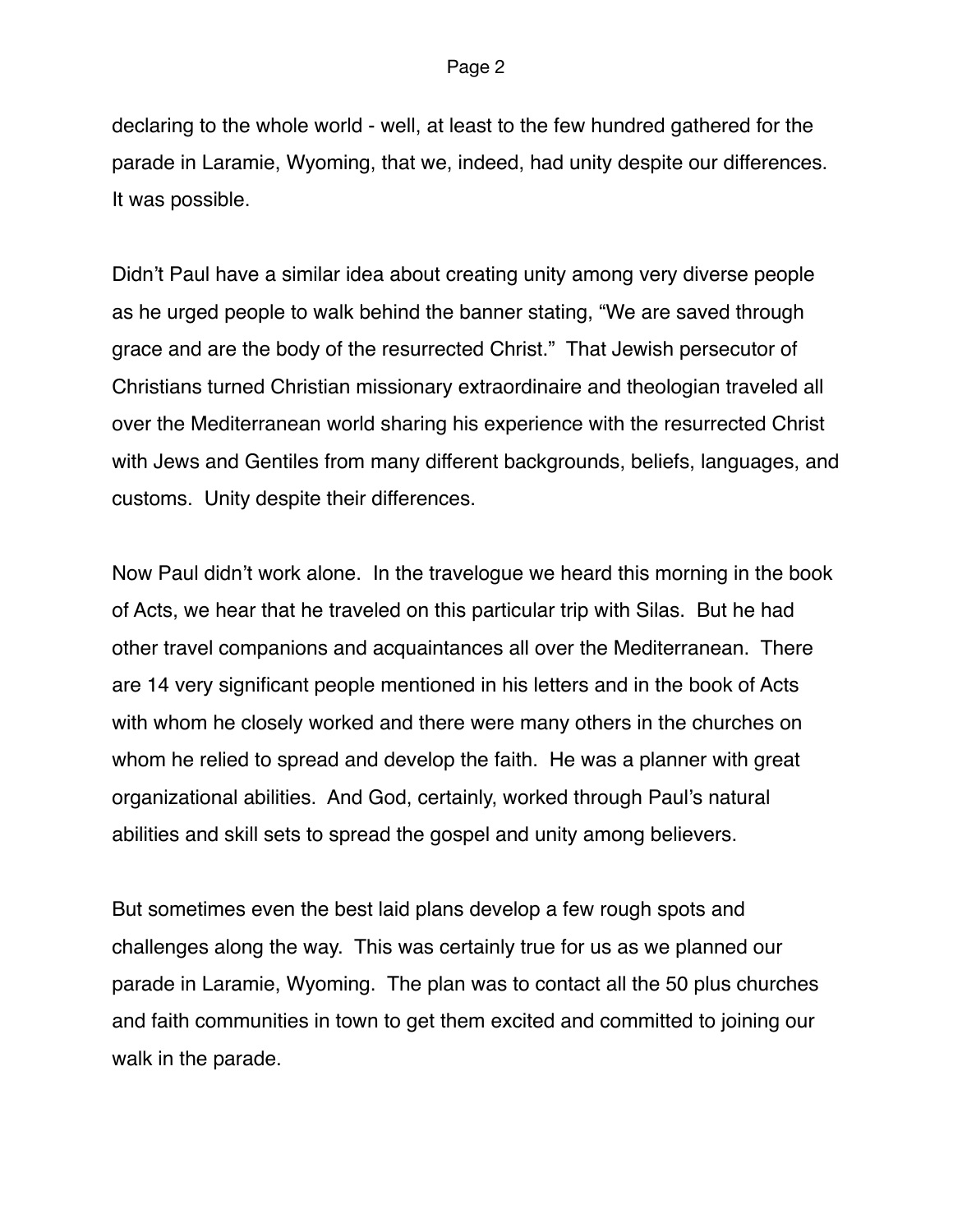We soon realized that while we sought unity, not everyone did. And we had many no thank you's, some angry hang-ups, and several "I'll give that some thought" - never to be heard from again.

I personally talked with leaders of one church in town three times. On one visit I was given a whole list of issues their church was against. We soon realized that they simply could not walk next to their fellow Christians - knowing that their beliefs differed greatly from their own - let alone people from non-Christian faith communities.

A defeat? In some sense - yes, representatives from that church did not walk in the parade, but they did talk with me three times before that decision was made. That alone showed some attempt at seeing the value in unity with diversity - even if they would not walk next to me. And who knows where the outcome our discussions will ultimately lead. God works in mysterious ways and always toward love and unity.

So what exactly happened during Paul's trip to Phillipi? The slave girl with the spirit of divination was really aggravating Paul as she followed him around town. And so he said to the spirit controlling her, "I order you in the name of Jesus Christ to come out of her." And it did. And with it a big chunk of her owner's source of income. So those slave owners went to the police and had Paul and Silas thrown in prison for being subversives. Surely this was not part of the trip plans and must have been discouraging to the imprisoned evangelists.

But was it a defeat? No. For as they were praying and singing in that prison cell, an earthquake opened up the doors and allowed all the prisoners freedom.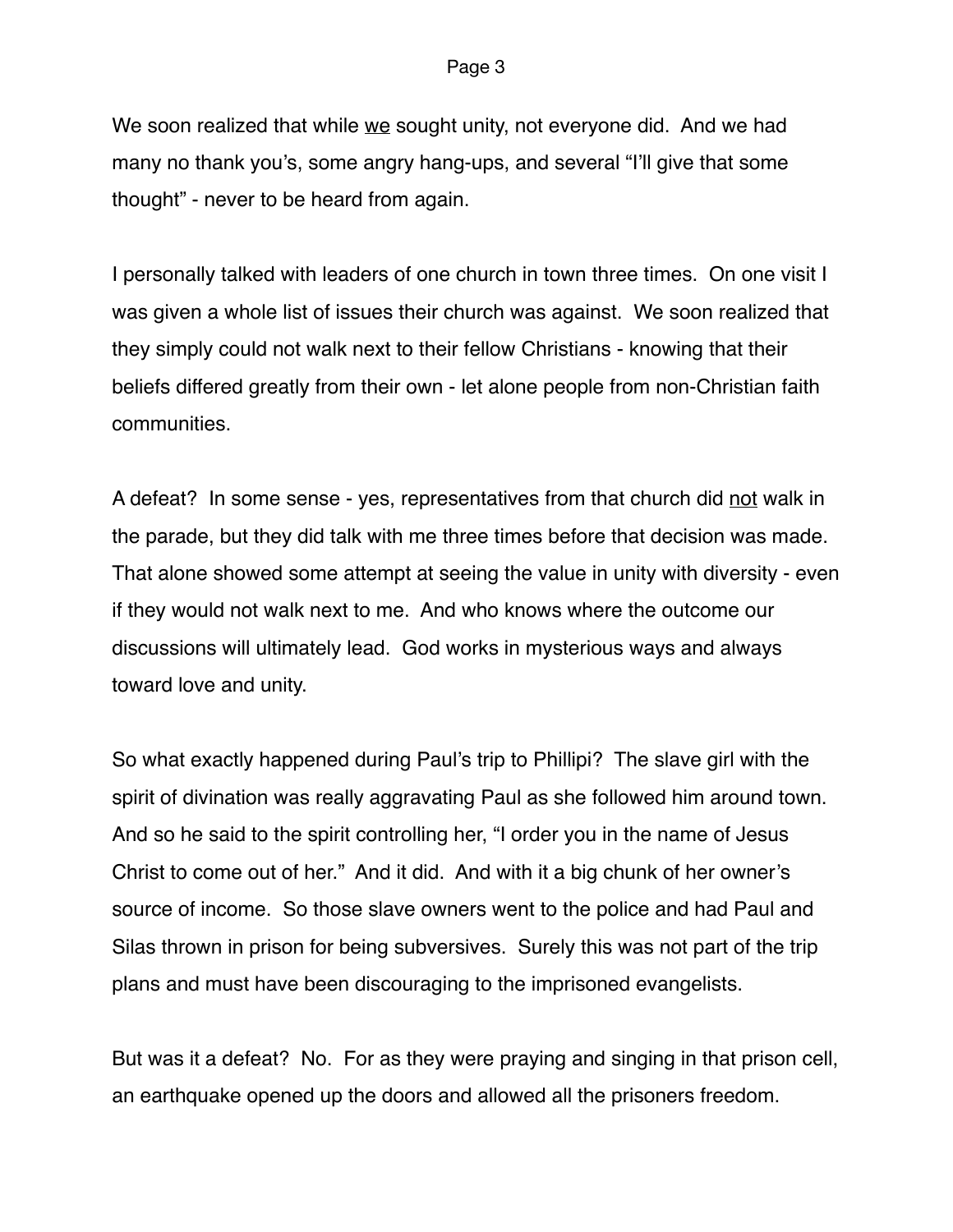When the jailor, who was distraught with the repercussions of having his prisoners escape found out that they had chosen to stay in place, he, and his household, became believers.

God does work in mysterious ways. Paul's motivation to quiet the slave girl was quite selfish, but God used it anyway to free her. Being thrown in prison was certainly not part of the plan, but God used it to save the jailor and his whole family. If you read the book of Acts, you will see that Paul's plans were often changed or upended for one reason or the other. Life happens. But Paul's sharing of the gospel always continued, despite all.

So, how important is this unity of believers? Back in the third century of the common era, Origin of Alexandria said that "church unity prefigures the future unity of all humankind." If that is true, then our unity as people of faith is essential for the well being of everyone now and to come. Conversely, if we are at odds with our brothers and sisters of the faith, others will not be encouraged to listen to the gospel message - much less put their foot inside the door of a place of worship.

This week Brian McLaren wrote in Richard Rohr's daily meditation about how the church has lost this sense of unity and inclusion that its founder, Jesus, was all about. When the church became the Roman Empire's official religion under Constantine in the fourth century, it generally began blessing whatever the empire was doing - and much of that was violent and contrary to the teachings of Jesus, and contrary to love in general.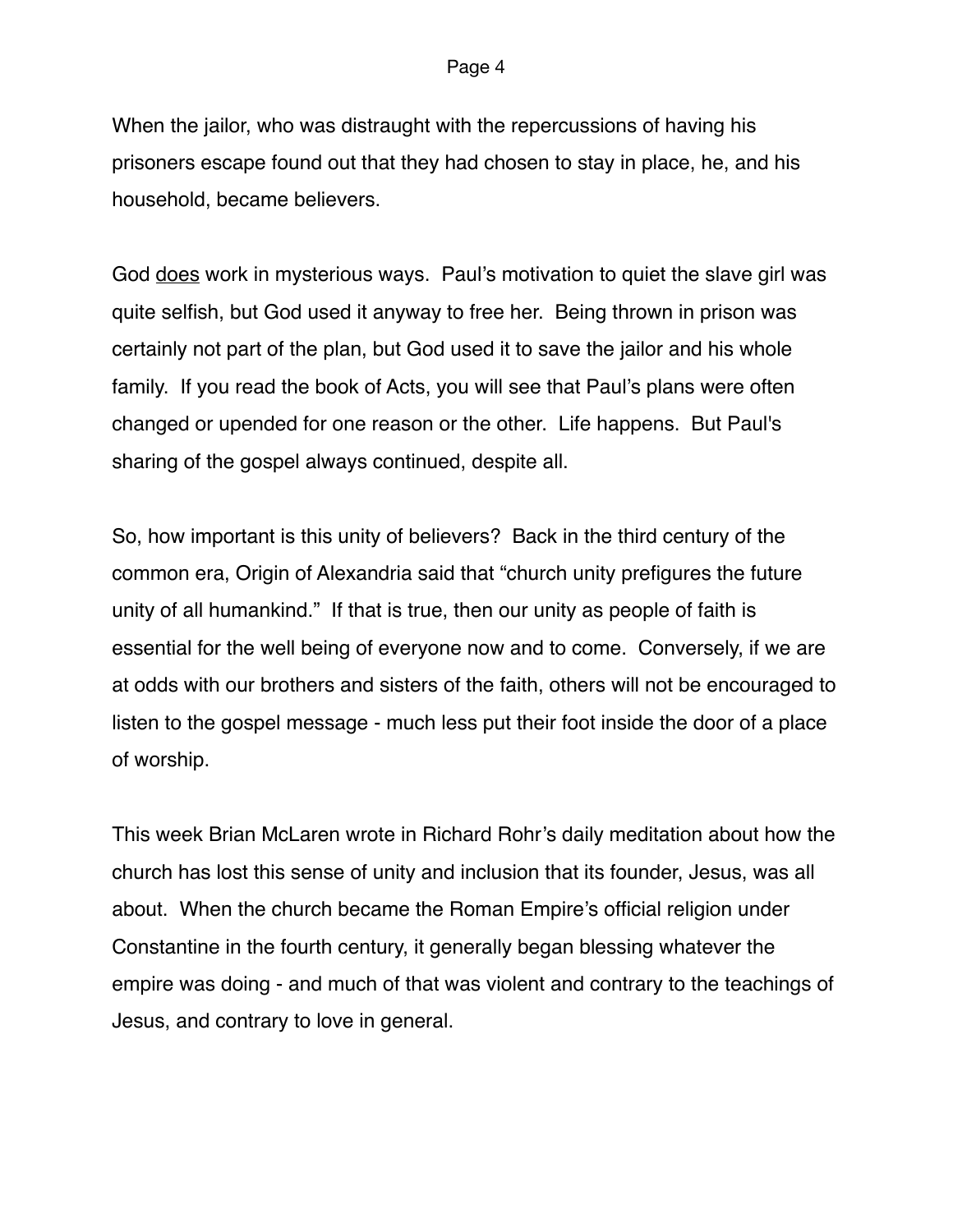As the church developed doctrine and rules, it became a hostile place for anyone whose ideas differed. Brian points out that "choosing to differ" is the root meaning of the word heresy. Tens of thousands of people were prosecuted, and many tortured, and executed because their views differed from the official church doctrine. We have quite a history.

Today our disunity shows up in much more subtle ways. We use such tactics as "shunning, disowning, shaming, character assassination, humiliation"…. So, often, fellow Christians with other ideas simply fade away and leave the church and we can go about our business. But, of course, we all suffer for it.

Isn't it interesting that Jesus, in the hours before his arrest and death, didn't pray for his own life, but for the continuation and godly care of those who had been under his care. Jesus says in the book of John, "I ask not only on behalf of these, but also on behalf of those who will believe in me through their word, that they may all be one."

So we do what we can to build up this unity, this oneness. We talk and share together, we work to make the world a better place together, we move outside these church walls and seek out the "others" and invite them in to be included. We go beyond our comfort zones and dare to accept that ours is not the only way to worship and believe. We listen to others. We risk the hurt of having a person say, "No", to an idea we suggest. God, of course, gives us support and, indeed, works through our efforts, but we, as Christ's hands and feet, need to get out there and do what we can in the spirit of love. And not only are we called to do this, but we made a promise in our baptismal covenant that we would.